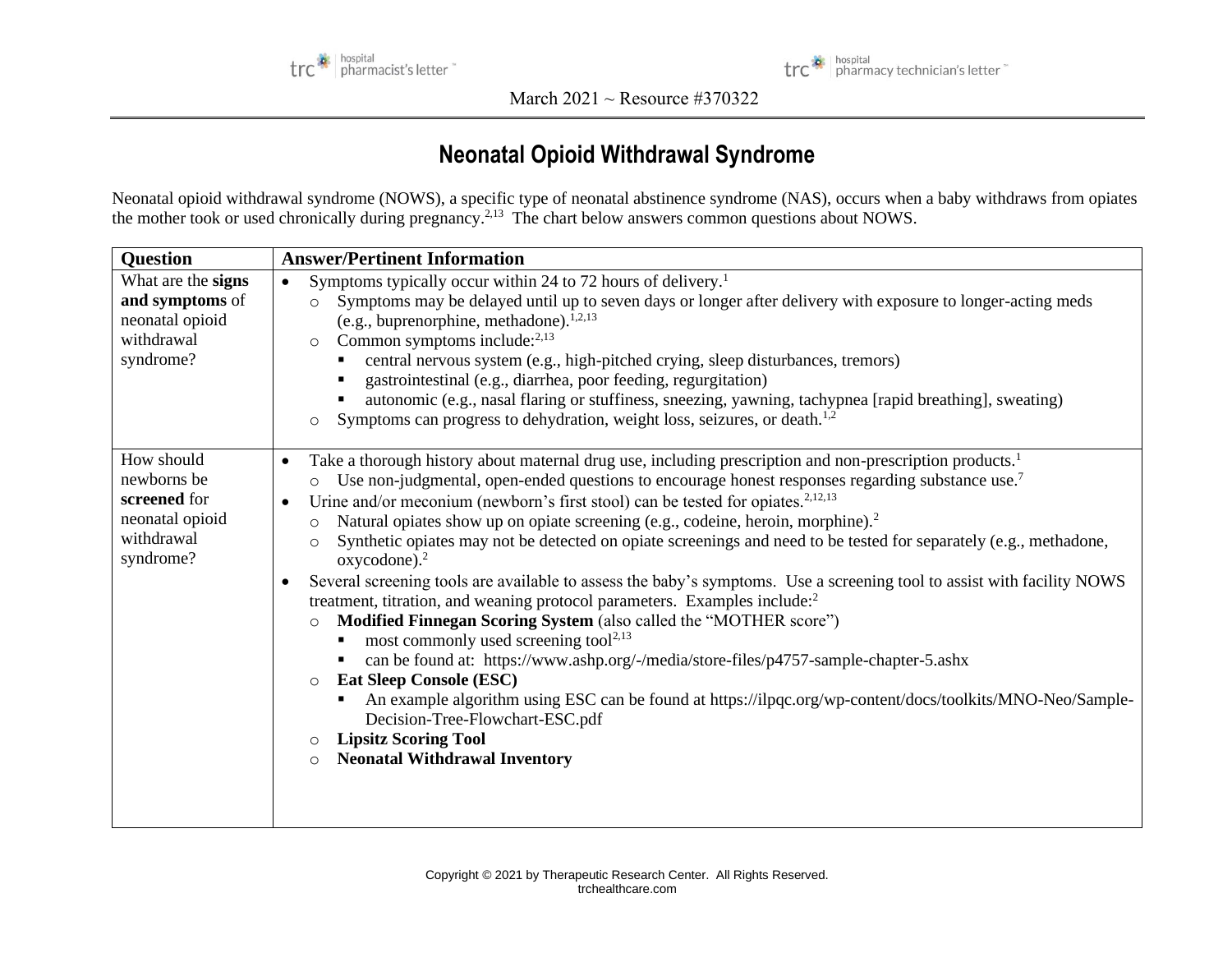| <b>Question</b>                                 | <b>Answer/Pertinent Information</b>                                                                                                                                                                                                                                                                                                                                                                |  |  |
|-------------------------------------------------|----------------------------------------------------------------------------------------------------------------------------------------------------------------------------------------------------------------------------------------------------------------------------------------------------------------------------------------------------------------------------------------------------|--|--|
| How is the                                      | Scoring typically begins within two hours of birth, and is re-evaluated every few hours (e.g., every two to four hours). <sup>12</sup><br>$\bullet$                                                                                                                                                                                                                                                |  |  |
| <b>Modified Finnegan</b>                        | $\circ$ Follow-up scores may be measured sooner based on scores (e.g., within 30 minutes of a score >8).                                                                                                                                                                                                                                                                                           |  |  |
| <b>Scoring System</b>                           | Most institutions and studies define neonatal withdrawal as a score of $\geq 8$ . <sup>1,2</sup><br>$\bullet$                                                                                                                                                                                                                                                                                      |  |  |
| used?                                           | The Modified Finnegan Scoring System evaluates signs and symptoms in the following areas:<br>$\bullet$                                                                                                                                                                                                                                                                                             |  |  |
|                                                 | central nervous system (e.g., high-pitched crying, sleep after feeding, reflexes, tremors)<br>$\circ$                                                                                                                                                                                                                                                                                              |  |  |
|                                                 | autonomic (e.g., sweating, nasal stuffiness, respiratory rate >60 breaths/minute)<br>$\circ$                                                                                                                                                                                                                                                                                                       |  |  |
|                                                 | gastrointestinal (e.g., excessive sucking, regurgitation, loose or watery stools)<br>$\circ$                                                                                                                                                                                                                                                                                                       |  |  |
|                                                 | Facility protocols then determine interventions based on individual, average, or consecutive scores. <sup>1,2</sup>                                                                                                                                                                                                                                                                                |  |  |
|                                                 | Examples of existing protocols can be found at:                                                                                                                                                                                                                                                                                                                                                    |  |  |
|                                                 | Provincial Council for Maternal and Child Health: http://www.pcmch.on.ca/wp-content/uploads/2016/05/NAS-<br>$\circ$<br>Clinical-Guidelines-Final-March-30-2012-for-website-May-2016.pdf                                                                                                                                                                                                            |  |  |
|                                                 | Indiana government: https://www.in.gov/laboroflove/files/NAS%20Pharmacologic%20Therapy%20Protocol.pdf<br>$\circ$                                                                                                                                                                                                                                                                                   |  |  |
|                                                 | Illinois Prenatal Quality Collaborative: https://ilpqc.org/wp-content/docs/toolkits/MNO-Neo/Sample-Decision-<br>$\circ$                                                                                                                                                                                                                                                                            |  |  |
|                                                 | Tree-Flowchart-ESC.pdf                                                                                                                                                                                                                                                                                                                                                                             |  |  |
|                                                 |                                                                                                                                                                                                                                                                                                                                                                                                    |  |  |
| What supportive<br>measures are<br>recommended? | The "eat, sleep, console" or ESC method is a strategy used in the management of NOWS. The ESC method involves<br>$\bullet$<br>assessing if babies can eat well, sleep undisturbed, or be consoled within ten minutes before using medications. <sup>24</sup> In<br>addition, facilities may encourage the use of prn medications instead of using scheduled doses. <sup>25</sup> Some data suggest |  |  |
|                                                 | that using ESC, instead of traditional scoring methods, may reduce length of stay [Evidence Level B-3]. <sup>24,27</sup>                                                                                                                                                                                                                                                                           |  |  |
|                                                 | The nonpharmacologic suggestions below are included as part of ESC, but also encouraged even if other scoring<br>$\bullet$<br>methods are used instead of the ESC method at your facility.                                                                                                                                                                                                         |  |  |
|                                                 | Encourage <b>breastfeeding</b> for optimal nutrition unless contraindicated (e.g., mom actively abusing drugs and not in<br>$\circ$<br>treatment program), due to potential benefits. $1,3,7,10,13$                                                                                                                                                                                                |  |  |
|                                                 | may delay NOWS onset, decrease severity, and decrease need for medication treatment of NOWS.                                                                                                                                                                                                                                                                                                       |  |  |
|                                                 | promotes mother-infant bonding.                                                                                                                                                                                                                                                                                                                                                                    |  |  |
|                                                 | consider even for mothers in treatment programs on stable doses (e.g., buprenorphine, methadone).<br>٠                                                                                                                                                                                                                                                                                             |  |  |
|                                                 | Only about 3% of maternal methadone dose reaches milk. <sup>2</sup>                                                                                                                                                                                                                                                                                                                                |  |  |
|                                                 | Utilize supportive measures, such as: $3,10$<br>$\circ$                                                                                                                                                                                                                                                                                                                                            |  |  |
|                                                 | comforting techniques (e.g., holding skin to skin, swaying, rocking, swaddling, offering a pacifier)<br>frequent, small volume, high-calorie feedings                                                                                                                                                                                                                                              |  |  |
|                                                 | minimizing environmental stimuli (e.g., limit exposure to light or noise)                                                                                                                                                                                                                                                                                                                          |  |  |
|                                                 | Encourage infants "rooming-in" with mothers. <sup>3,7,10</sup><br>$\circ$                                                                                                                                                                                                                                                                                                                          |  |  |
|                                                 | May reduce prevalence and severity of NOWS, as well as the likelihood for medication treatment of NOWS. <sup>3</sup>                                                                                                                                                                                                                                                                               |  |  |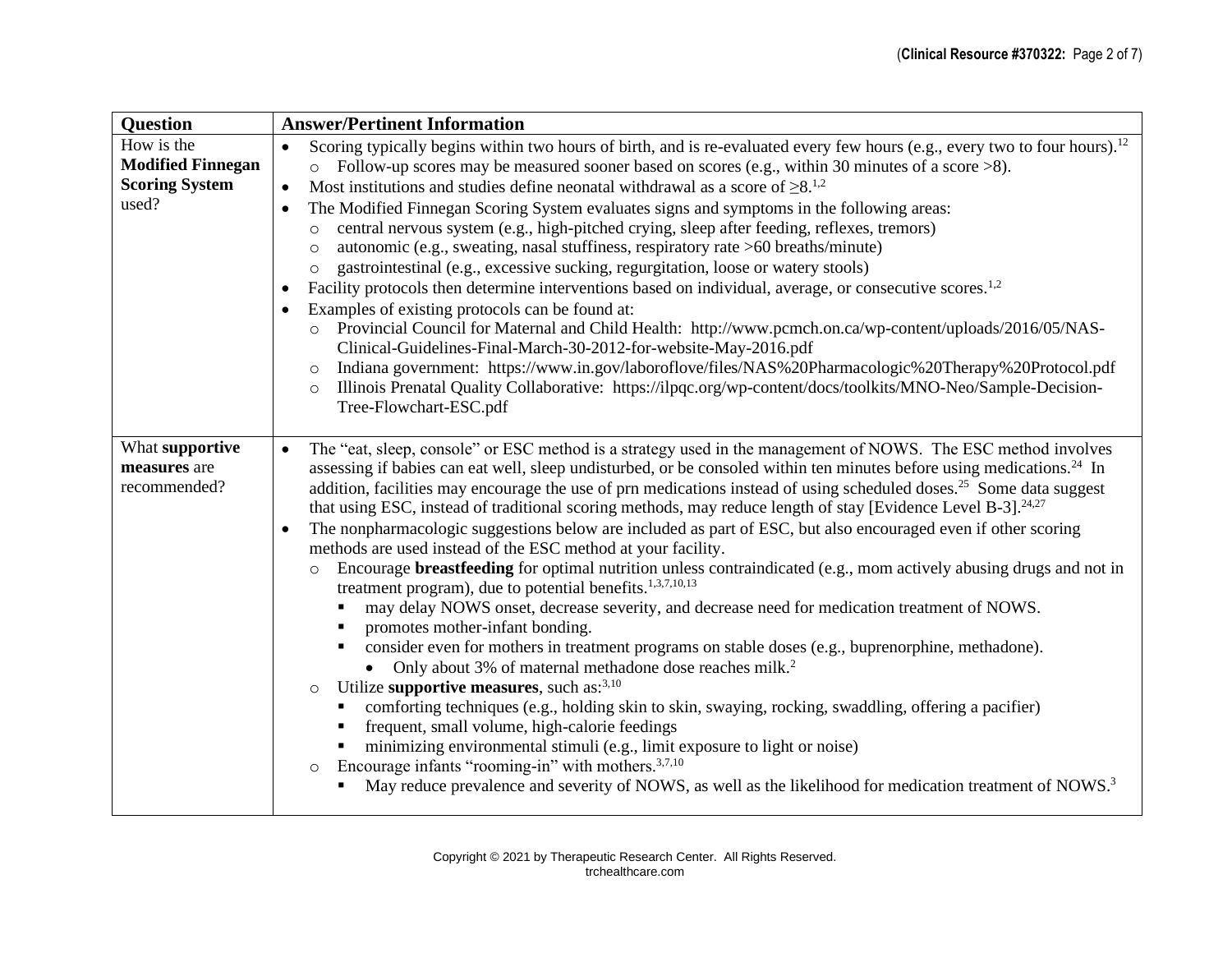| <b>Question</b>          | <b>Answer/Pertinent Information</b>                                                                                                                                                                                                         |  |  |
|--------------------------|---------------------------------------------------------------------------------------------------------------------------------------------------------------------------------------------------------------------------------------------|--|--|
| When are                 | Follow facility protocols for pharmacologic interventions. Using a protocol may be more impactful than the choice of<br>$\bullet$                                                                                                           |  |  |
| medications              | medication used for weaning. <sup>7</sup>                                                                                                                                                                                                   |  |  |
| appropriate?             | o Protocol-based therapy reduces opioid treatment duration and length of stay. <sup>6,7</sup>                                                                                                                                               |  |  |
|                          | Many protocols initiate medications using the following or similar cutoffs: <sup>4,5</sup><br>$\bullet$                                                                                                                                     |  |  |
|                          | 24 Rule: either three consecutive Modified Finnegan scores $\geq 8$ or two scores $>12$ .<br>$\circ$                                                                                                                                        |  |  |
|                          | withdrawal-associated seizures<br>$\circ$<br>if using ESC, when non-pharmacologic methods (e.g., rooming in, swaddling, holding, minimizing light and noise)<br>$\circ$                                                                     |  |  |
|                          | are maximized and newborns are still unable to eat at least one ounce or breastfeed well, sleep for one hour                                                                                                                                |  |  |
|                          | undisturbed, or be consoled within ten minutes. <sup>26</sup>                                                                                                                                                                               |  |  |
|                          |                                                                                                                                                                                                                                             |  |  |
| <b>Which medications</b> | <b>Start with opioid replacement.</b> <sup>7</sup>                                                                                                                                                                                          |  |  |
| should be used to        | Oral morphine is the most commonly used, likely because of short half-life and easy dosage adjustments. <sup>7,13</sup><br>$\circ$                                                                                                          |  |  |
| treat neonatal opioid    | Oral methadone or buprenorphine (sublingual) is less commonly used compared to morphine, but may be<br>$\circ$                                                                                                                              |  |  |
| withdrawal<br>syndrome?  | associated shorter lengths of stay. <sup>2,7,11,14,15</sup> (Note that morphine and methadone are generally preferred over                                                                                                                  |  |  |
|                          | buprenorphine until more data are available with buprenorphine.) <sup>17</sup>                                                                                                                                                              |  |  |
|                          | May provide more consistent levels with less frequent adjustments. <sup>7</sup><br>Use may be limited by ethanol content $(\sim 8\%$ to 15% [methadone solution]; $\sim 30\%$ [compounded buprenorphine                                     |  |  |
|                          | solution]). $^{7,15}$                                                                                                                                                                                                                       |  |  |
|                          | <b>Adjunctive medications</b> most often include clonidine or phenobarbital. <sup>7,13</sup>                                                                                                                                                |  |  |
|                          | Oral clonidine<br>$\circ$                                                                                                                                                                                                                   |  |  |
|                          | Not typically used as monotherapy. Usually added to opiate therapy (e.g., morphine). <sup>17</sup> Often added when total<br>daily morphine doses are >1 to 1.6 mg/kg or in patients with significant diarrhea or insomnia. <sup>5,17</sup> |  |  |
|                          | Clonidine may reduce the number of NOWS treatment days and the total dose of opioids used to treat NOWS<br>over that period [Evidence Level B-2]. <sup>19</sup>                                                                             |  |  |
|                          | Preferred over phenobarbital due to phenobarbital-associated neurotoxicity in animal studies and use being<br>$\blacksquare$                                                                                                                |  |  |
|                          | associated with adverse developmental outcomes. <sup>13</sup>                                                                                                                                                                               |  |  |
|                          | Monitor blood pressure and heart rate with use. <sup>2</sup><br>$\blacksquare$                                                                                                                                                              |  |  |
|                          | Oral phenobarbital<br>$\circ$                                                                                                                                                                                                               |  |  |
|                          | Not typically used as monotherapy; however, may be preferred for non-opioid withdrawal. <sup>5</sup> Usually added to                                                                                                                       |  |  |
|                          | opiate therapy (e.g., morphine) especially when total daily morphine doses are $>1$ to 1.6 mg/kg or in patients<br>when polysubstance use is suspected or known for the mother. <sup>5,16,17</sup>                                          |  |  |
|                          | Not effective for gastrointestinal symptoms of NOWS. <sup>23</sup><br>$\blacksquare$                                                                                                                                                        |  |  |
|                          | Causes central nervous system depression and impairs sucking reflex. <sup>23</sup><br>$\blacksquare$                                                                                                                                        |  |  |
|                          | Clonidine generally preferred over phenobarbital (see above).                                                                                                                                                                               |  |  |
|                          |                                                                                                                                                                                                                                             |  |  |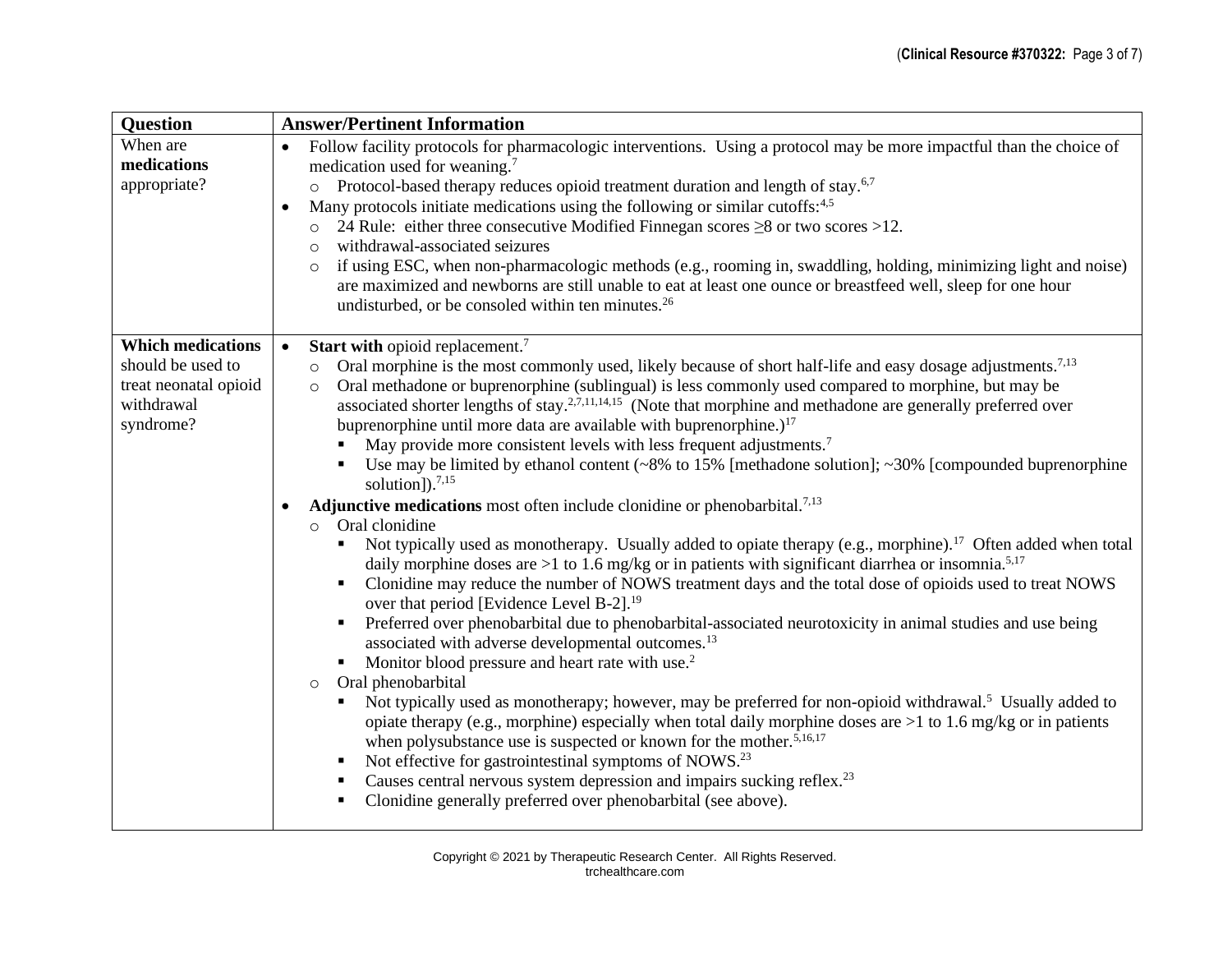| <b>Question</b>                                                                                     | <b>Answer/Pertinent Information</b>                                                                                                                                                                                                                                                                                                                                                                                                                                                                                                                                                                                                                                                                                                                                                                                                                                                                                                                                                                                                                                                                                                                                                       |  |  |
|-----------------------------------------------------------------------------------------------------|-------------------------------------------------------------------------------------------------------------------------------------------------------------------------------------------------------------------------------------------------------------------------------------------------------------------------------------------------------------------------------------------------------------------------------------------------------------------------------------------------------------------------------------------------------------------------------------------------------------------------------------------------------------------------------------------------------------------------------------------------------------------------------------------------------------------------------------------------------------------------------------------------------------------------------------------------------------------------------------------------------------------------------------------------------------------------------------------------------------------------------------------------------------------------------------------|--|--|
| How should<br>morphine <sup>a</sup> be dosed<br>for neonatal opioid<br>withdrawal<br>syndrome?      | <b>Initial oral dose:</b> 0.05 to 0.1 mg/kg every three to four hours. <sup>5,17</sup><br>$\bullet$<br>Increase doses by 10% to 20% about every 12 hours for three consistent Modified Finnegan scores >8 or two<br>$\circ$<br>consistent scores >12. <sup>5</sup> Use caution with total daily doses above 1.6 mg/kg, as these doses may lead to significant<br>sedation or hypotension. <sup>17</sup><br><b>Max dose:</b> 2.3 mg/kg in 24 hours. <sup>17</sup><br>$\bullet$<br>Add additional therapy (e.g., clonidine) when total daily morphine doses are $>1$ to 1.6 mg/kg or in patients with<br>$\bullet$<br>significant diarrhea or insomnia. <sup>5,17</sup><br>Consider weaning morphine once symptoms are stable and controlled (e.g., Modified Finnegan scores consistently <8)<br>$\bullet$<br>for about 24 to 48 hours. Reduce doses by about 10% to 20% every 24 to 48 hours. <sup>5,17</sup><br>May discontinue once stable on 0.02 mg/kg/dose every four hours or 0.12 to 0.16 mg/kg/day for 24 to 48 hours. <sup>5</sup><br>May discharge home 48 hours after discontinuation, as long as all Modified Finnegan scores remain <8 off therapy. <sup>7</sup><br>$\bullet$ |  |  |
| How should<br>methadone <sup>a</sup> be<br>dosed for neonatal<br>opioid withdrawal<br>syndrome?     | <b>Initial oral dose:</b> 0.05 mg/kg every 12 hours. <sup>18</sup><br>$\bullet$<br>Increase doses by $\leq 0.05$ mg/kg/dose every 12 to 24 hours until Modified Finnegan scores stabilize. <sup>17,18</sup> Use caution<br>with doses above 0.1 mg/kg/dose every six hours, as these doses may lead to significant sedation or hypotension. <sup>17</sup><br><b>Max dose:</b> 0.2 mg/kg/dose every six hours. <sup>17</sup><br>$\bullet$<br>Consider weaning methadone once symptoms are stable and controlled (e.g., Modified Finnegan scores consistently <8)<br>$\bullet$<br>for about 24 to 48 hours. <sup>17</sup> Tapering schedules vary and may be slower (e.g., lower methadone by 0.02 to 0.05 mg per<br>dose, either once or twice weekly) compared to tapering off morphine. <sup>9</sup><br>May discharge home 72 hours after discontinuation <sup>7</sup> or some protocols may allow for tapers to be completed at home<br>$\bullet$<br>due to the slow nature of the taper in situations where caregivers can demonstrate the ability to measure appropriate<br>doses. <sup>9</sup>                                                                                       |  |  |
| How should<br>buprenorphine <sup>a</sup> be<br>dosed for neonatal<br>opioid withdrawal<br>syndrome? | Initial sublingual dose: 4 to 6 mcg/kg/dose given every eight hours. <sup>11,15</sup><br>$\bullet$<br>Buprenorphine dose can be increased by about 25% if the sum of the previous three Modified Finnegan scores is<br>$\circ$<br>higher than 24 or after one score $\geq$ 12. <sup>11,22</sup><br>Max dose: $60 \text{~mcg/kg/day}.$ <sup>11</sup><br>$\bullet$<br>Consider weaning newborns off of buprenorphine by reducing the dose by about 10% per day if the total of the previous<br>$\bullet$<br>three Modified Finnegan scores is less than 18. Buprenorphine can be discontinued once the dose has been reduced to<br>10% of the initial dose. $11,22$<br>Monitor newborns for at least 48 hours after discontinuation prior to discharge. <sup>11</sup><br>$\bullet$                                                                                                                                                                                                                                                                                                                                                                                                          |  |  |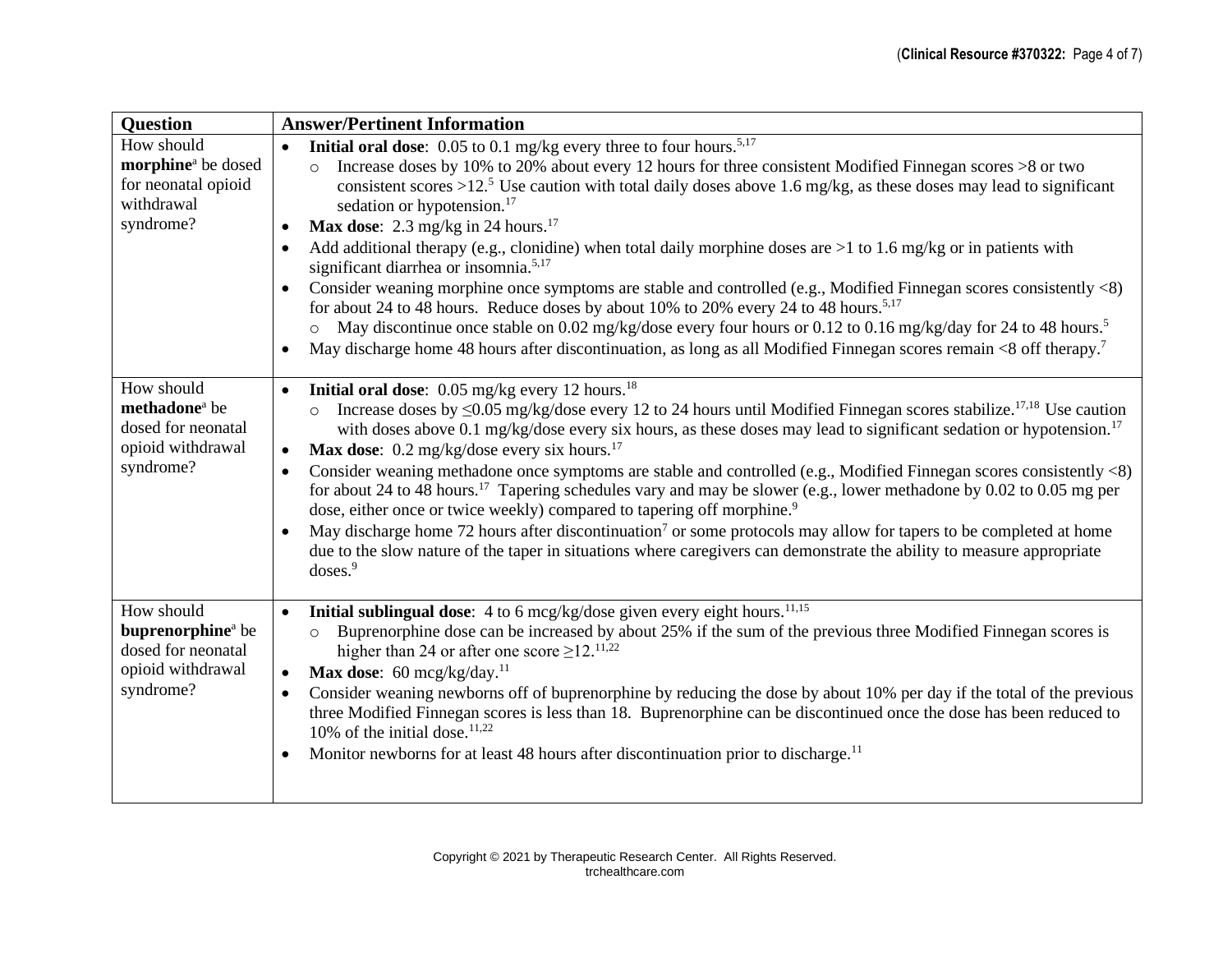| <b>Question</b>                                                                                     | <b>Answer/Pertinent Information</b>                                                                                                                                                                                                                                                                                                                                                                                                                                                                                                                                                                                                                                                                                                                                                                                                                                                                                                                                                                                                                                                                                                                                                                                  |  |  |
|-----------------------------------------------------------------------------------------------------|----------------------------------------------------------------------------------------------------------------------------------------------------------------------------------------------------------------------------------------------------------------------------------------------------------------------------------------------------------------------------------------------------------------------------------------------------------------------------------------------------------------------------------------------------------------------------------------------------------------------------------------------------------------------------------------------------------------------------------------------------------------------------------------------------------------------------------------------------------------------------------------------------------------------------------------------------------------------------------------------------------------------------------------------------------------------------------------------------------------------------------------------------------------------------------------------------------------------|--|--|
| How should<br>clonidine <sup>a</sup> be dosed<br>for neonatal opioid<br>withdrawal<br>syndrome?     | <b>Initial oral dose:</b> 0.5 to 1 mcg/kg every three to six hours <sup>1,17</sup> Higher doses (e.g., 1.5 mcg/kg/dose every four to six<br>$\bullet$<br>hours) can be used after the second week of life in newborns with severe NOWS. <sup>17</sup><br>Clonidine may be increased by 0.05 mcg/kg/dose every 12 to 24 hours for two consecutive Modified Finnegan<br>$\circ$<br>scores $\geq$ 8 or any single Modified Finnegan score $\geq$ 12. Typical clonidine doses range from 2 to 6 mcg/kg/day. <sup>17,21</sup><br><b>Max dose:</b> 24 mcg/kg/day. <sup>20</sup><br>$\bullet$<br>May be added to morphine when total daily morphine doses are $>1$ to 1.6 mg/kg or in patients with significant diarrhea<br>$\bullet$<br>or insomnia. $5,17$<br>Wean clonidine slowly (e.g., reduce doses by 0.25 mcg/kg every six hours, reduce dose by 25% per day by increasing<br>$\bullet$<br>dosing interval [for example, change every six-hour dosing to every eight-hour dosing]) over about three days starting<br>the taper AFTER morphine is discontinued. <sup>17</sup><br>Monitor blood pressure for at least 48 hours after discontinuation of clonidine before discharging home. <sup>21</sup><br>$\bullet$ |  |  |
| How should<br>phenobarbital <sup>a</sup> be<br>dosed for neonatal<br>opioid withdrawal<br>syndrome? | Initial oral dose: 10 to 20 mg/kg loading dose. Then starting 12 hours later, give 1.5 to 2.5 mg/kg every 12 hours or<br>$\bullet$<br>3 to 5 mg/kg every 24 hours. <sup>5,17</sup> Note: loading dose is NOT necessary in the absence of seizures. <sup>17</sup><br>Phenobarbital bolus doses (e.g., 5 to 10 mg/kg) can be given for seizures occurring while on phenobarbital.<br>$\circ$<br>Adjust dose based on monitoring and clinical parameters. <sup>8</sup><br>$\circ$<br>Max dose: Specific maximum dosage not available. <sup>8</sup><br>$\bullet$<br>May discontinue (not necessary to taper phenobarbital, though some protocols may reduce dose by 20% each day <sup>5,13</sup> )<br>$\bullet$<br>after weaning has been completed for other medications (e.g., morphine). <sup>17</sup><br>May discharge after discontinuation or some protocols may allow newborns to go home during phenobarbital taper. <sup>13</sup><br>$\bullet$                                                                                                                                                                                                                                                                  |  |  |

a. Facility protocol may vary from these doses. These are example doses summarized from available NOWS protocols and clinical trial data.

*Users of this resource are cautioned to use their own professional judgment and consult any other necessary or appropriate sources prior to making clinical judgments based on the content of this document. Our editors have researched the information with input from experts, government agencies, and national organizations. Information and internet links in this article were current as of the date of publication.*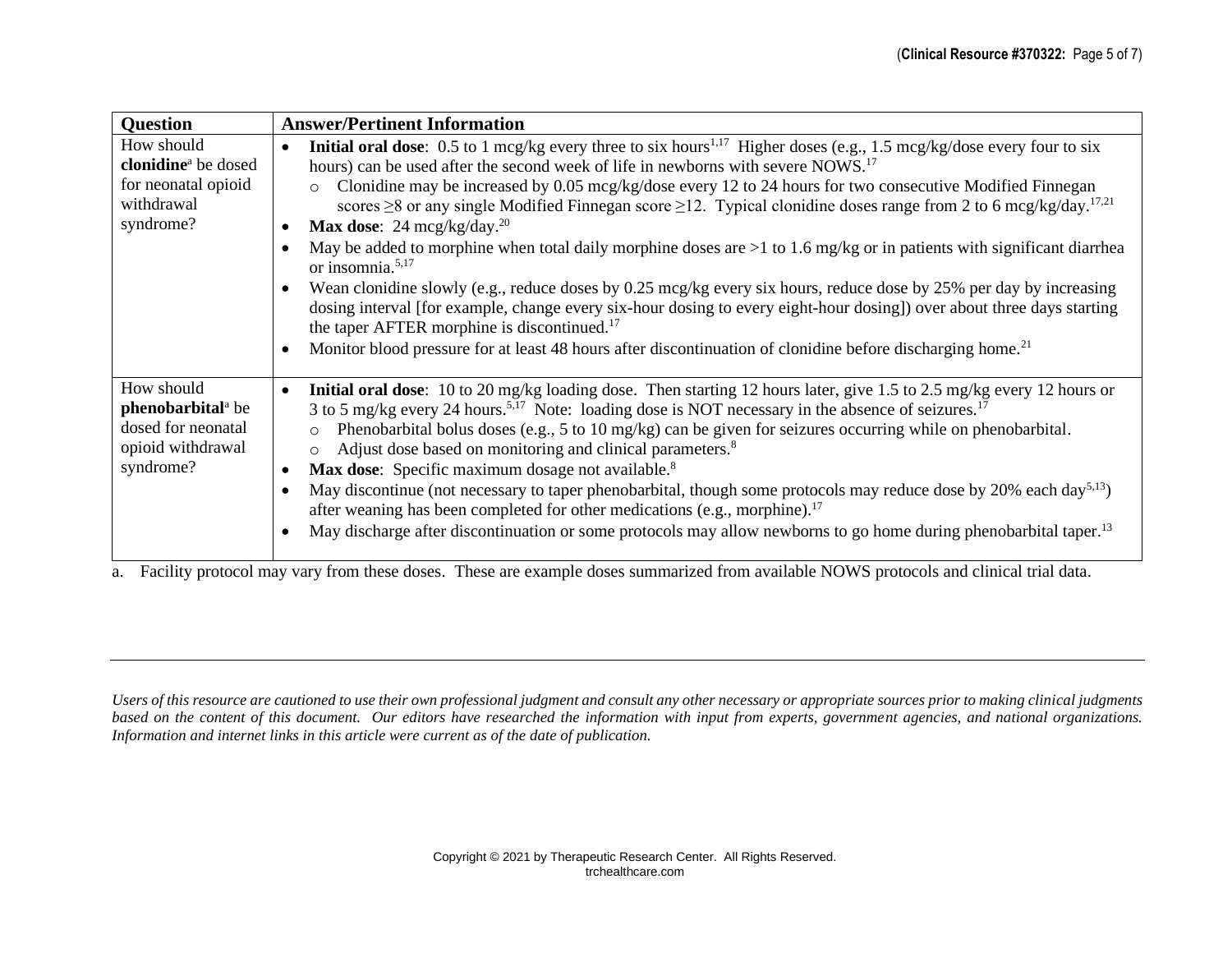## *Levels of Evidence*

In accordance with our goal of providing Evidence-Based information, we are citing the **LEVEL OF EVIDENCE**  for the clinical recommendations we publish.

| <b>Level</b> | <b>Definition</b>                                                                                                                                                                                    | <b>Study Quality</b>                                                                                                                                                                      |  |
|--------------|------------------------------------------------------------------------------------------------------------------------------------------------------------------------------------------------------|-------------------------------------------------------------------------------------------------------------------------------------------------------------------------------------------|--|
| A            | Good-quality<br>patient-oriented<br>evidence.*                                                                                                                                                       | 1.<br>High-quality<br>randomized<br>controlled trial (RCT)                                                                                                                                |  |
|              |                                                                                                                                                                                                      | Systematic review<br>2.<br>(SR)/Meta-analysis<br>of RCTs with                                                                                                                             |  |
|              |                                                                                                                                                                                                      | consistent findings<br>3.<br>All-or-none study                                                                                                                                            |  |
| B            | Inconsistent or<br>limited-quality<br>patient-oriented<br>evidence.*                                                                                                                                 | 1.<br>Lower-quality RCT<br>SR/Meta-analysis<br>2.<br>with low-quality<br>clinical trials or of<br>studies with<br>inconsistent findings<br>Cohort study<br>3.<br>Case control study<br>4. |  |
| C            | Consensus; usual practice; expert opinion;<br>disease-oriented evidence (e.g., physiologic or<br>surrogate endpoints); case series for studies of<br>diagnosis, treatment, prevention, or screening. |                                                                                                                                                                                           |  |

**\*Outcomes that matter to patients** (e.g., morbidity, mortality, symptom improvement, quality of life).

[Adapted from Ebell MH, Siwek J, Weiss BD, et al. Strength of Recommendation Taxonomy (SORT): a patient-centered approach to grading evidence in the medical literature. *Am Fam Physician* 2004;69:548-56. http://www.aafp.org/afp/2004/0201/p548.pdf.]

## *References*

- 1. Hudak ML, Tan RC, Committee on Drugs, Committee on Fetus and Newborn. Neonatal drug withdrawal. *Pediatrics* 2012;129:e540-60.
- 2. Holmes AP. NICU primer for pharmacists. Chapter 5: neonatal abstinence syndrome. 2016. https://www.ashp.org/-/media/store-files/p4757 sample-chapter-5.ashx. (Accessed February 18, 2021).
- 3. MacMullen NJ, Dulski LA, Blobaum P. Evidencebased interventions for neonatal abstinence syndrome. *Pediatr Nurs* 2014;40:165-72, 203.
- 4. University of Texas kids. University Health System: modified Finnegan's neonatal abstinence scoring tool. June 2015. https://www.universityhealthsystem.com/~/media/file s/clinical-pathways/modified-finnegans-nas-scoringtool-pt-approved-0615.pdf?la=en. (Accessed February 18, 2021).
- 5. Children's Hospital of Philadelphia. Inpatient pathway for the evaluation/treatment of infants with neonatal abstinence syndrome. Revised January 2019. http://www.chop.edu/clinical-pathway/neonatalabstinence-syndrome-clinical-pathway. (Accessed February 18, 2021).
- 6. Joint Commission. Quick safety: managing neonatal abstinence syndrome. September 2016.

https://www.jointcommission.org/assets/1/23/Quick\_ Safety\_Issue\_27\_Sep\_2016.pdf. (Accessed February 18, 2021).

- 7. McQueen K, Murphy-Oikonen J. Neonatal abstinence syndrome. *N Engl J Med* 2016;375:2468-79.
- 8. Clinical Pharmacology powered by ClinicalKey. Tampa (FL): Elsevier. 2021. http://www.clinicalkey.com. (Accessed February 22, 2021).
- 9. Johnston A, Metayer J, Robinson E. Management of neonatal opioid withdrawal. https://pqcncdocuments.s3.amazonaws.com/nas/nasresources/V CHIP\_5NEONATAL\_GUIDELINES.pdf. (Accessed February 18, 2021).
- 10. Dow K, Ordean A, Murphy-Oikonen J, et al. Neonatal abstinence syndrome clinical practice guidelines for Ontario. *J Popul Ther Clin Pharmacol* 2012;19:e488- 506.
- 11. Kraft WK, Adeniyi-Jones SC, Chervoneva I, et al. Buprenorphine for the treatment of neonatal abstinence syndrome. *N Engl J Med* 2017;376:2341- 8.
- 12. HSHS St. Vincent, St. Mary's, St. Nicholas. Neonatal abstinence syndrome. content/uploads/HSHSSt.Vincent.pdf. (Accessed February 18, 2021).
- 13. Patrick SW, Barfield WD, Poindexter BB, et al. Neonatal opioid withdrawal syndrome. *Pediatrics* 2020;146:e2020029074.
- 14. Davis JM, Shenberger J, Terrin N, et al. Comparison of safety and efficacy of methadone vs morphine for treatment of neonatal abstinence syndrome: a randomized clinical trial. *JAMA Pediatr* 2018;172:741-8.
- 15. Lee JJ, Chen J, Eisler L, et al. Comparative effectiveness of opioid replacement agents for neonatal opioid withdrawal syndrome: a systematic review and meta-analysis. *J Perinatol* 2019;39:1535- 45.
- 16. Alabama Perinatal Quality Collaborative. Neonatal opioid withdrawal syndrome initiative: hospital team toolkit. https://cpb-usw2.wpmucdn.com/sites.uab.edu/dist/1/156/files/2020 /11/NOWS-Toolkit-Checklist.pdf. (Accessed February 22, 2021).
- 17. Government of Indiana. Perinatal substance use taskforce. NAS pharmacologic therapy protocol. https://www.in.gov/laboroflove/files/NAS%20Pharma cologic%20Therapy%20Protocol.pdf. (Accessed February 22, 2021).
- 18. University of Iowa Children's Hospital. Identifying neonatal abstinence syndrome (NAS) and treatment guidelines. November 2014. https://uichildrens.org/sites/default/files/neonatal\_abs tinence\_syndrome\_treatment\_guidelines\_feb2013\_r evision-1.pdf. (Accessed February 22, 2021).
- 19. D'Abaco E. Does the addition of clonidine to opioid therapy improve outcomes in infants with neonatal abstinence syndrome? *J Paediatr Child Health* 2021;57:155-9.